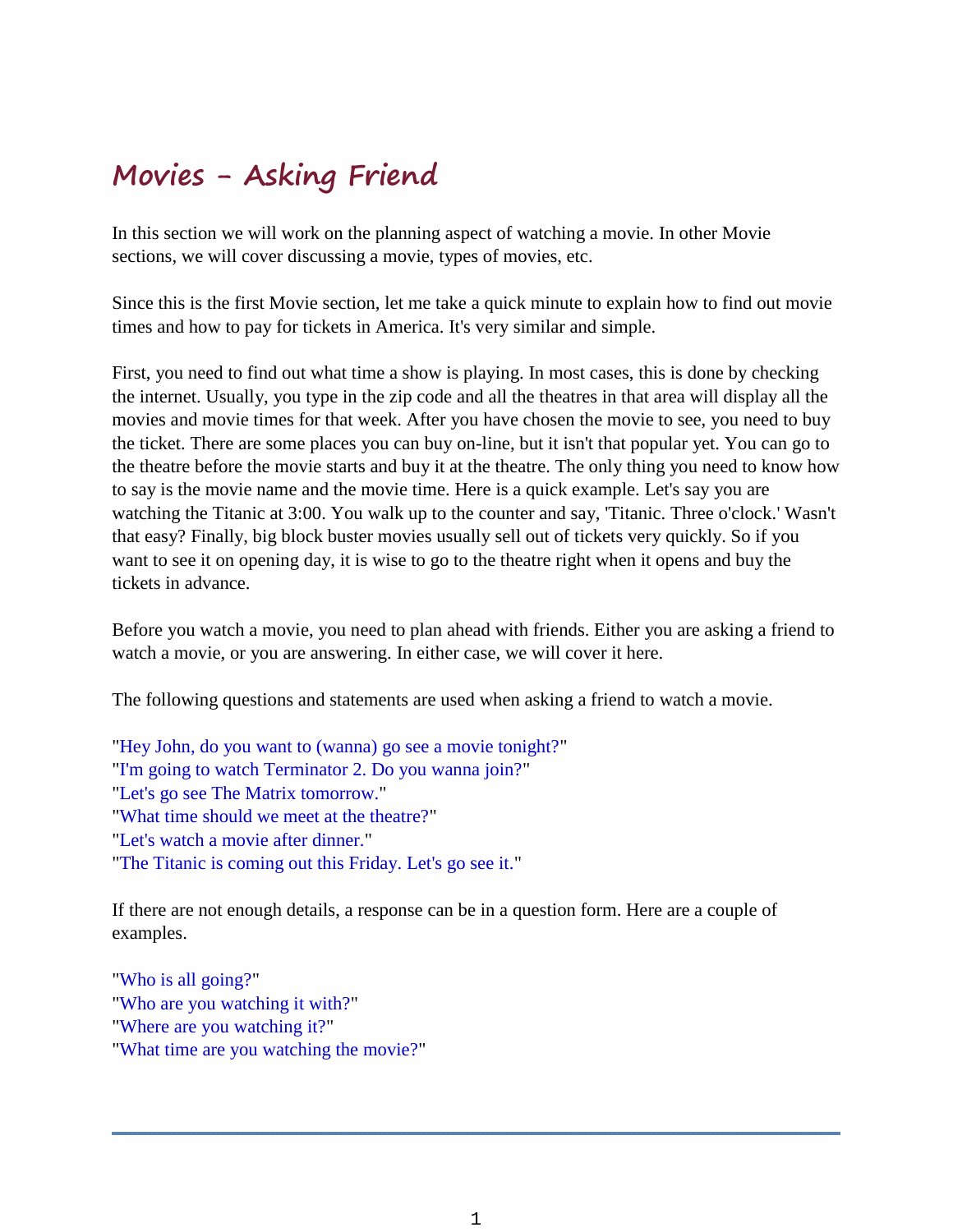### Normal answers:

"That sounds great." "I always wanted to see that. Let's go." "Let's meet at the theatre at four o'clock." "Sure. Do you wanna eat lunch together before the movie?"

"I've already seen that movie. What else is playing?" "I can't. I have to work that night." "That movie sounds scary. I don't like horror movies." "I really don't like the actors. I'm going to pass."

## **Movies - Example Conversation**

Let's look at a couple of example conversations before going to the practice section.

- Person A: "Hey John, I'm going to see The Matrix with Peter and Brad. Do you wanna come?"
- Person B: "When are you guys going?"
- Person A: "We're going to see the eight O'clock showing."
- Person B: "That would be great. Where are you guys meeting?"
- Person A: "We're meeting at the theatre at seven thirty."
- Person B: "Great. I'll meet you guys there."

Person A: "Hey Jill."

- Person B: "What's up Mike?"
- Person A: "I was wondering if you have any plans for tomorrow night."
- Person B: "Umm... I don't think I have anything special for tomorrow. Why?"
- Person A: "Do you want to see The Titanic with me?"
- Person B: "I wanted to see that. Yeah. Let's go."
- Person A: "What time is good for you?"
- Person B: "How about seven thirty."
- Person A: "Sure. I'll meet you at the theatre at seven.

## **Movies - Interactive Practice**

Click on Listen All and follow along. After becoming comfortable with the entire conversation, become Person A by clicking on the Person A button. You will hear only Person B through the audio file. There will be a silence for you to repeat the sentences of Person A. Do the same for Person B. The speed of the conversation is native speed. Use the pause button if the pause between each sentence is too fast for you. After practicing several times, you will be able to speak as fast as a native.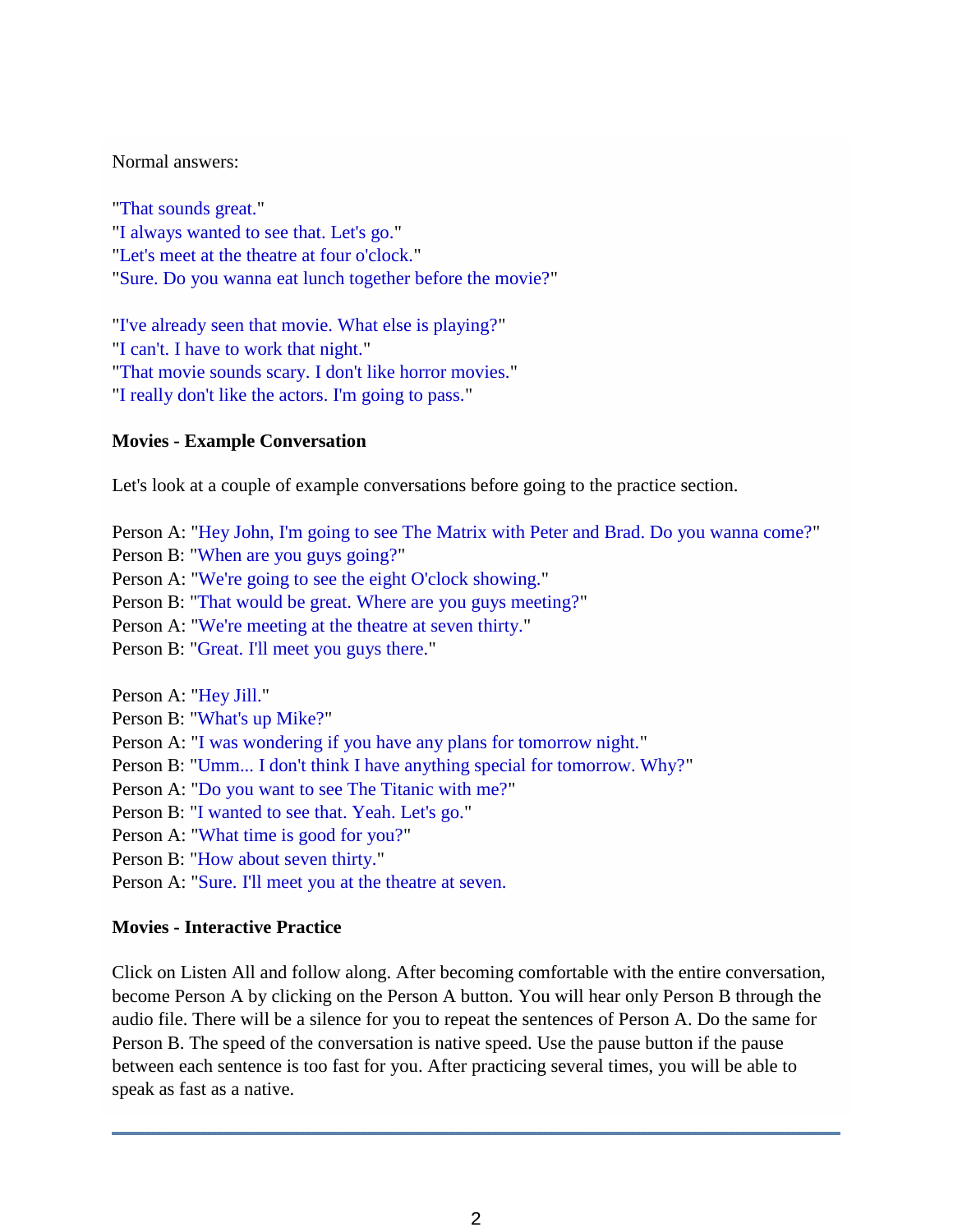- 1
- A: "I hear Batman is supposed to be good. Do you want to go see it tomorrow?"
- B: "I have to eat dinner with my family tomorrow."
- A: "We can watch the late show. I think it starts at nine forty five."
- B: "That would be great."
- A: "What time can you be at the theatre by?"
- B: "I can be there by 9:15."
- A: "Ok. I'll meet you there."

2

- A: "What are you doing tomorrow?"
- B: "Nothing really."
- A: "Let's watch a movie or something."
- B: "What's on these days?"
- A: "I think they're playing Lord of the Rings"
- B: "That sounds pretty good. Let's watch that."
- A: "Where should we meet?"
- B: "How about at the subway entrance."
- A: "Aright. I'll meet you there at one o'clock."

#### 3

- A: "Hey Steve, what are you doing these days?"
- B: "Just working. The same as usual."
- A: "Have you seen Shiri?"
- B: "No. I haven't seen that yet."
- A: "Let's go watch it tomorrow. It's a weekend and you should take a break."
- B: "Well, to think of it, that sounds great."
- A: "I'll give you a call tomorrow about noon and let you know the time."
- B: "Ok. I'll see you tomorrow."

A: "See you."

#### 4

- A: "What should we do this Saturday?"
- B: "Rocky six is supposed to come out this Friday."
- A: "Yeah, but I don't know if it is going to be any good."
- B: "The only reason I want to see it is because I have seen the previous five."